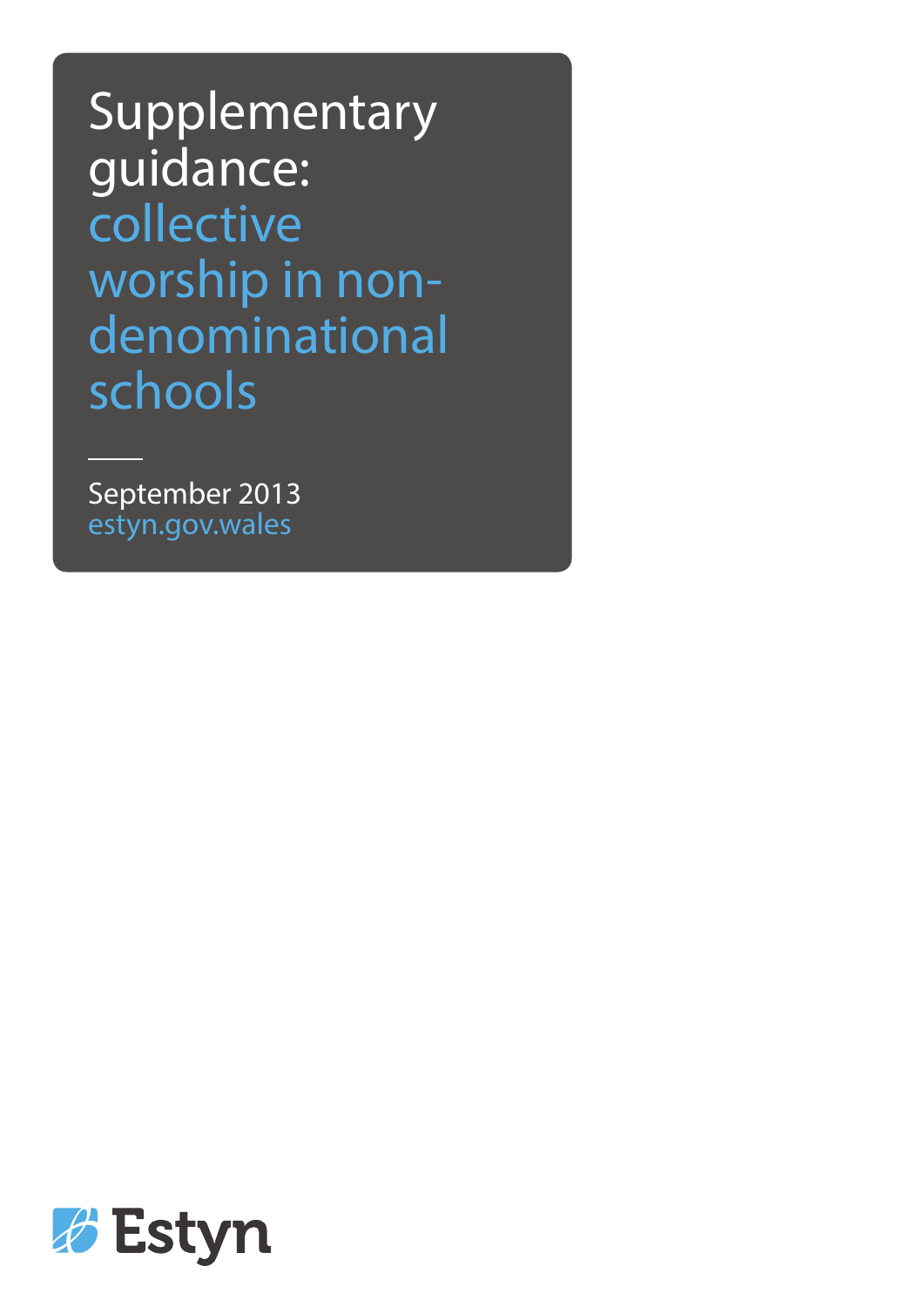## **The purpose of Estyn is to inspect quality and standards in education and training in Wales. Estyn is responsible for inspecting:**

- $\lambda$  nursery schools and settings that are maintained by, or receive funding from, local authorities;
- $\overline{\phantom{a}}$  primary schools;
- ▲ secondary schools;
- $\overline{\phantom{a}}$  special schools;
- $\blacktriangle$  pupil referral units;
- $\overline{\phantom{a}}$  independent schools;
- $\blacktriangle$  further education:
- $\overline{\phantom{a}}$  adult community learning;
- $\lambda$  youth and community work training;
- $\overline{\phantom{a}}$  local authority education services for children and young people;
- $\triangle$  teacher education and training:
- work-based learning;
- $\overline{\phantom{a}}$  careers companies; and
- $\overline{\phantom{a}}$  offender learning.

Estyn also:

- $\triangle$  provides advice on quality and standards in education and training in Wales to the Welsh Government and others; and
- A makes public good practice based on inspection evidence.

Every possible care has been taken to ensure that the information in this document is accurate at the time of going to press. Any enquiries or comments regarding this document/publication should be addressed to:

Publication Section Estyn Anchor Court Keen Road Cardiff CF24 5JW or by email to [publications@estyn.gov.wales](mailto:publications@estyn.gov.wales)

This and other Estyn publications are available on our website: [www.estyn.gov.wales](http://www.estyn.gov.wales/)

**© Crown Copyright 2010: This report may be re-used free of charge in any format or medium provided that it is re-used accurately and not used in a misleading context. The material must be acknowledged as Crown copyright and the title of the report specified.**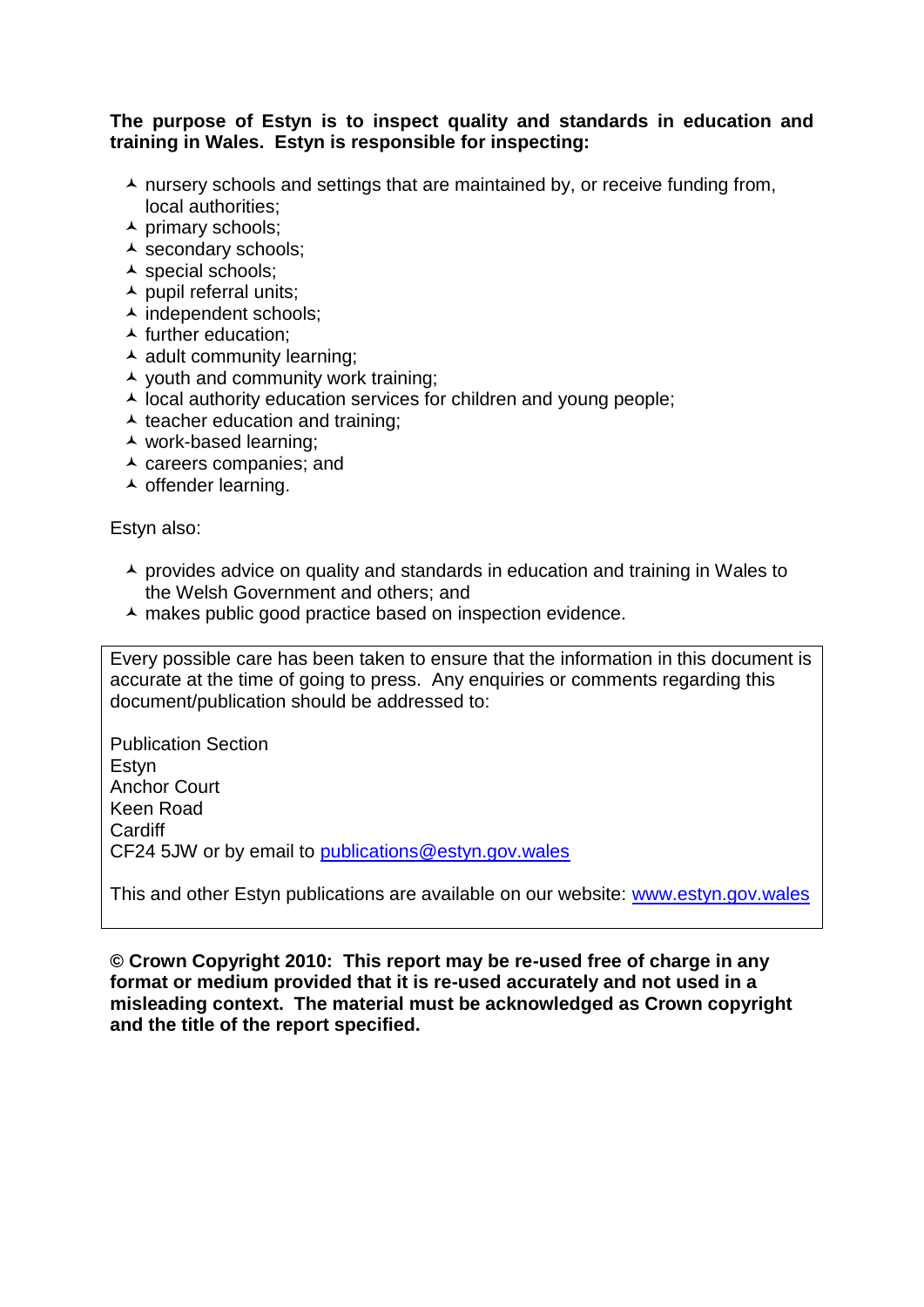## **What is the purpose of this supplementary guidance?**

To provide updated guidance for inspectors on evaluating collective worship when it is a line of enquiry.

## **For whom is it intended?**

All inspectors of maintained schools.

#### **From when should it be used?**

September 2010.

# **Contents Page What are the legal requirements for collective worship? What is collective worship? How do we inspect and report on collective worship? Frequently asked questions 1 2 3 4**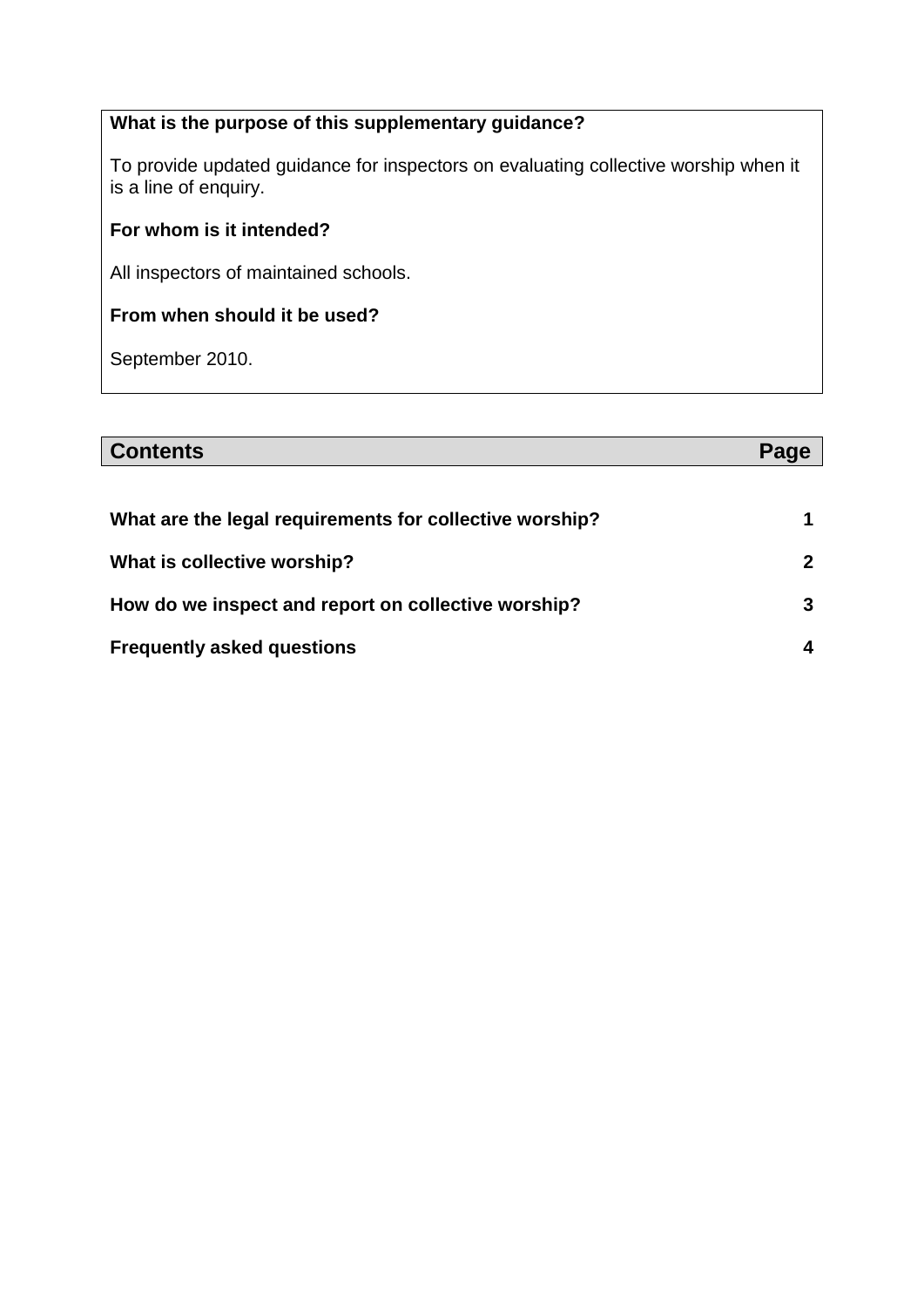# **What are the legal requirements for collective worship?**

The Education Reform Act 1988 and the Welsh Office Circular 10/94 set out the legal requirements for collective worship in schools in Wales. These requirements apply to pupils in maintained schools other than special schools. The requirements do not apply to colleges of further education or to nursery schools or nursery classes in infant or primary schools.

The Education (Special Schools) Regulations 1994 set out the requirements for collective worship in special schools.

The Education (Special Educational Needs) (Approval of Independent Schools) Regulations 1994 set out the requirements for collective worship in independent (usually special) schools for pupils who have been placed there by a local education authority.

The requirements are:

- schools must provide collective worship daily for all registered pupils,
- most acts of collective worship in each term should be wholly or mainly of a broadly Christian character. This means that they should reflect the broad traditions of Christian belief without being distinctive of any particular Christian denomination,
- collective worship can take place at any time during the school day,
- collective worship can be provided to pupils in any sized group, for example, as a class, a year group, a phase group or a whole-school community, and
- collective worship should take account of the family backgrounds, ages and aptitudes of the pupils involved.

There is no legal requirement to provide collective worship for pupils aged under five.

A parent can request that their child is excused from collective worship and schools must agree to such requests. Parents do not have to give reasons. Pupils who are excused must be supervised by the school. The school may, in agreement with parents, provide alternative arrangements for worship for one or more pupils that are excused, but is not obliged to do so. The school prospectus should refer to parents' right to request that their child is excused from collective worship and outline the arrangements for pupils who are excused.

The Education and Inspections Bill 2006 gives pupils in sixth forms the right to excuse themselves from collective worship. This legislation was brought into force in Wales in February 2009.

Teachers have the right to withdraw from collective worship. However, the school must ensure that collective worship is still provided daily for all pupils.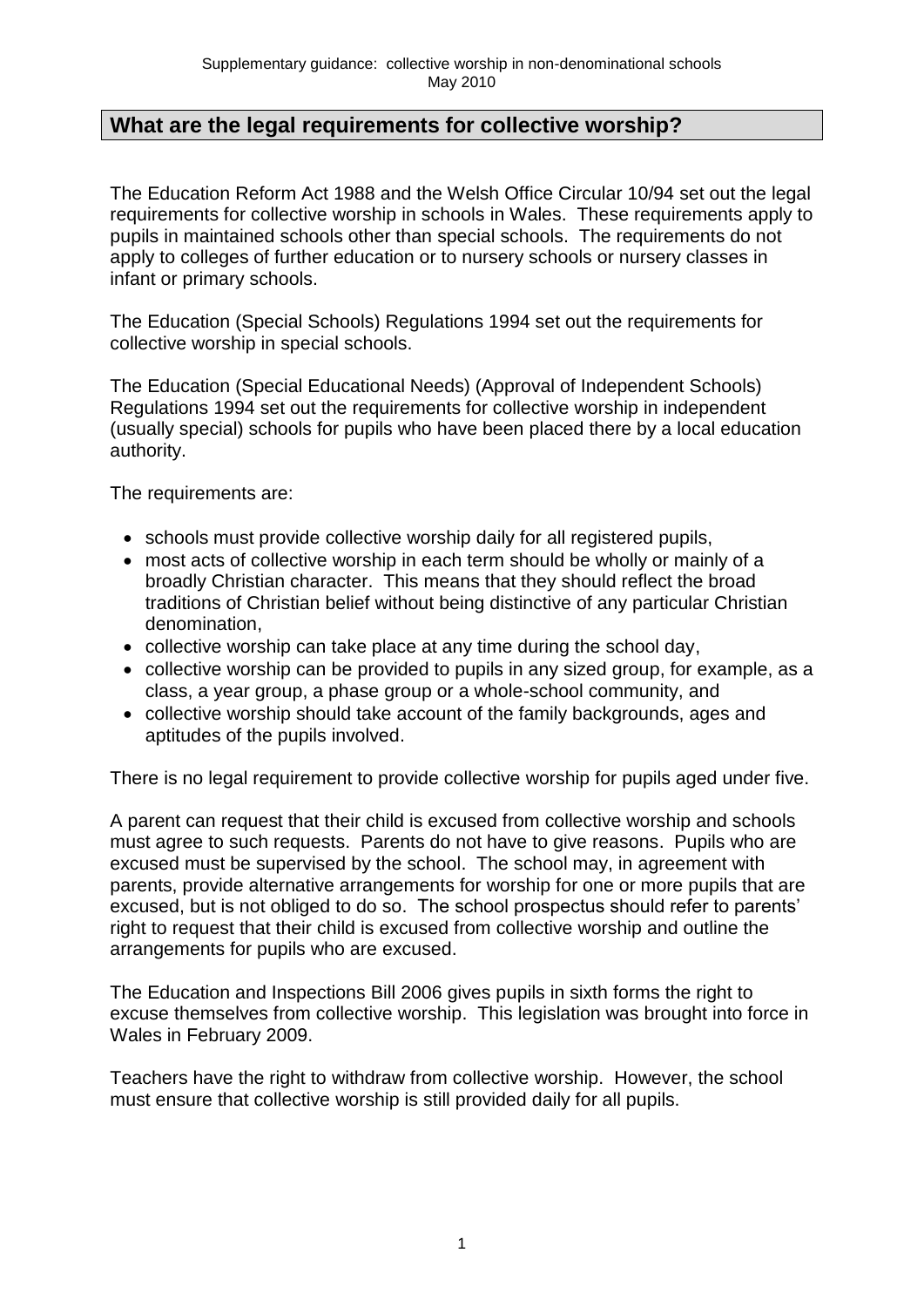# **What is collective worship?**

Worship is not defined in legislation. The guidance to schools in Welsh Office Circular 10/94 includes the following definition:

#### **It must in some sense reflect something special or separate from ordinary school activities and it should be concerned with reverence or veneration paid to a divine being or power.**

Worship in schools will be different from worship amongst a group of people with beliefs in common. This is acknowledged in legislation through the reference to 'collective' worship rather than 'corporate' worship.

The aim of collective worship in schools is described in Welsh Office Circular 10/94:

**Collective worship in schools should aim to provide the opportunity for pupils to worship God, to consider the spiritual and moral issues and to explore their own beliefs; to encourage participation and response, whether through active involvement in the presentation of worship or through listening to, watching and joining in the worship offered; and to develop community spirit, promote a common ethos and shared values, and reinforce positive attitudes.**

An act of collective worship is distinct from an assembly. Although they often take place during the same gathering, the difference between the two should be clear.

Collective worship in schools can take a number of forms. Pupils may take some or all of the lead. Some of the appropriate components of collective worship are outlined in the box below, but this should not be regarded as an exhaustive list. An act of collective worship may incorporate one or more of these components.

- **Reflection** pupils may be encouraged to listen to, watch or reflect on an appropriate stimulus, such as a reading from the Bible or other religious writing, a drama sketch, a dance, a video, a song, a piece of music, an artefact, a poem, a story, a news article, a photograph, a picture, a prayer, a question, a ritual or a presentation or a talk from a member of staff or visiting speaker.
- **Prayer** pupils may be encouraged to say a prayer aloud together or to pray individually in silence.
- **Song** pupils may be encouraged to sing a hymn or other worship song together.
- **Reading** pupils may be encouraged to read an extract from the Bible or other religious writing, or a 'thought for the day'.

Pupils may discuss a stimulus during collective worship, but discussion on its own must not be considered as worship. Equally, collective worship does not have to include the opportunity for discussion.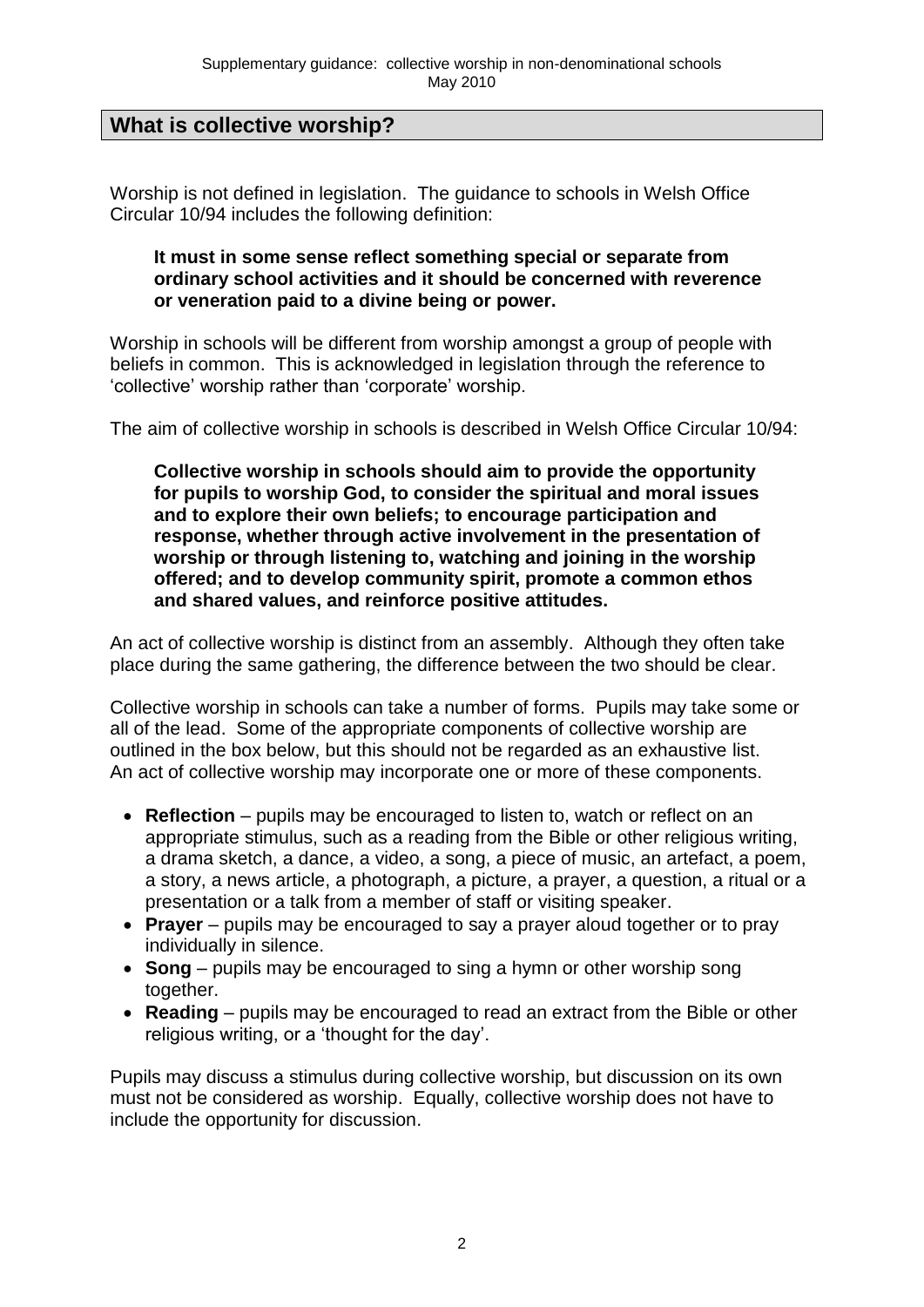# **How do we inspect and report on collective worship?**

Inspectors should inspect acts of collective worship in all schools that do not provide denominational education. They should consider acts of collective worship in their own right and in the context of planning over a period of time. In relation to statutory requirements for collective worship, they should only report on instances where the school does **not** comply with these.

In judging the quality indicator 2.3 ('Care, support and guidance'), inspectors will consider the quality of collective worship and whether a school meets the relevant legal requirements. Inspectors should consider the spirit of the law when inspecting collective worship as well as the letter of the law. Minor or occasional breaches should not lead to an overall judgement that a school does not comply with the legal requirements.

Although collective worship in a school may not comply with legal requirements, it may still make a significant contribution to pupils' spiritual, moral, social and cultural development. Conversely, collective worship may satisfy legal requirements yet make a limited contribution to pupils' spiritual, moral, social and cultural development.

It is not sufficient for pupils to simply be present during collective worship. Inspectors must ensure that the person leading the worship at least prepares pupils appropriately and encourages them to listen to, watch or reflect on the worship offered. It can be difficult to judge whether or not pupils are listening to, watching or reflecting on worship and so inspectors may need to satisfy themselves that a reasonable attempt was made by the school to provide the opportunity for collective worship.

Inspectors:

- should not take notes during collective worship;
- $\bullet$  should not time the length of collective worship no minimum length is set in legislation or guidance;
- should not allow their personal views on collective worship or religion to affect their judgements; and
- are observers during collective worship and should not feel obliged to take part.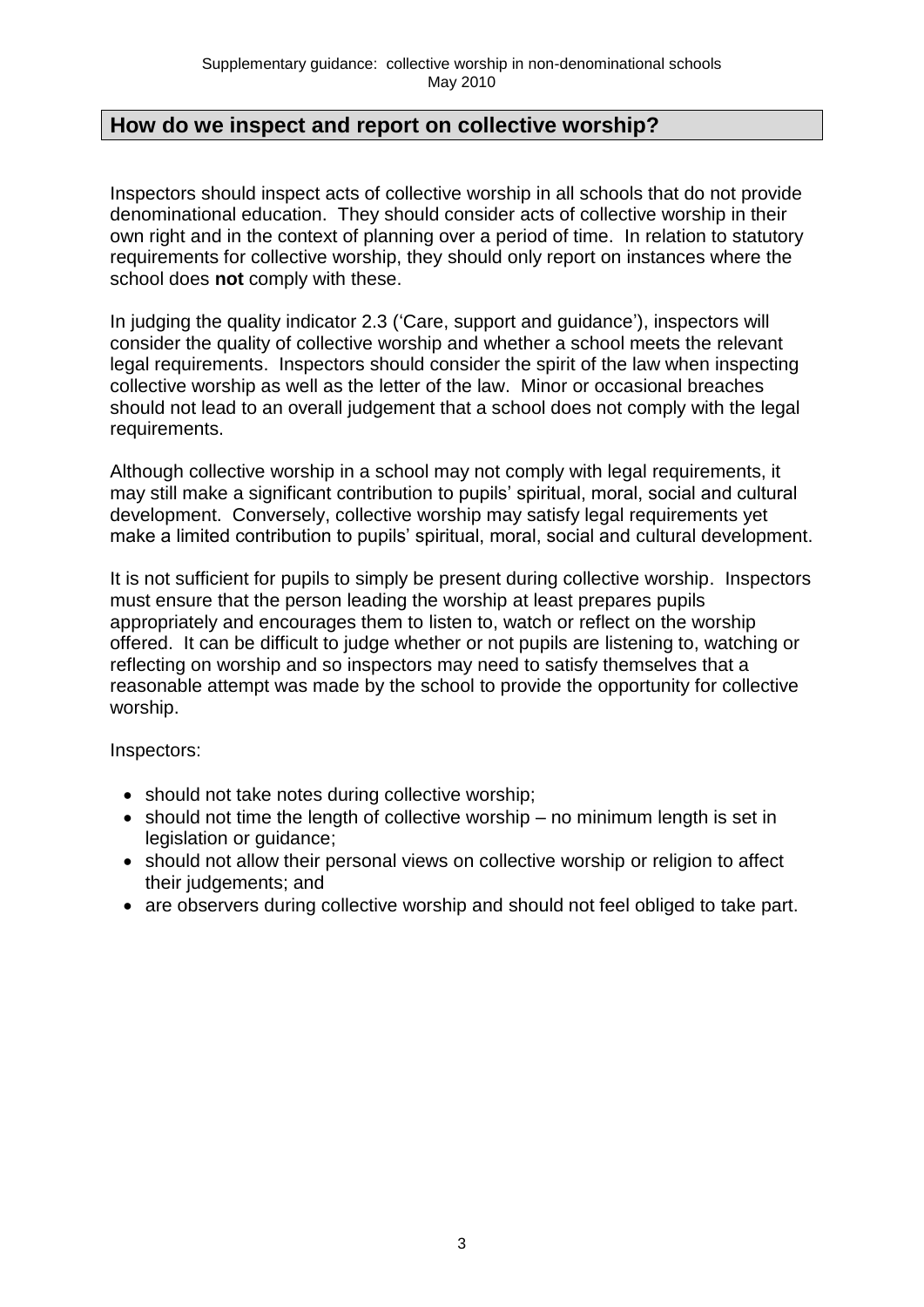# **Frequently asked questions**

# **1 Should pupils bow their heads and close their eyes during prayer?**

It is their personal choice whether or not to bow their heads and close their eyes during prayer. If pupils choose not to, inspectors should not assume that they are being irreverent or disrespectful and nor should they conclude that the act of collective worship fails to meet the legal requirements because of this.

# **2 Should pupils say 'amen' at the end of a prayer?**

It is their personal choice whether or not to agree with the prayer and whether or not to say 'amen' aloud. If pupils choose not to, inspectors should not assume that they are being irreverent or disrespectful and nor should they conclude that the act of collective worship fails to meet the legal requirements because of this.

## **3 Should pupils be made to sing hymns or worship songs?**

It is their personal choice whether or not to sing hymns or worship songs. The law requires schools to provide the opportunity for pupils to worship. The law does not require schools to make pupils worship.

## **4 A whole-school act of collective worship observed during an inspection did not make any reference to the Christian faith – is this acceptable?**

The law states that most acts of collective worship in each term should be 'wholly or mainly of a broadly Christian nature'. Therefore it is acceptable if occasionally an act of collective worship is not clearly linked to the Christian faith. Inspectors should check the school's record of recent themes for collective worship to ascertain whether or not the school complies with the law.

## **5 A primary school says it cannot provide collective worship on two days of the week as the only hall is not available. Is this acceptable?**

No, this is not acceptable as the pupils do not have to congregate in a hall for collective worship. If the hall is not available on two days of the week then the school should make arrangements for collective worship to be provided in smaller groups in other rooms.

#### **6 A teacher read a 'thought for the day' to a secondary school form group and asked the pupils to quietly reflect on it for a minute. A few pupils were playing cards whilst this was going on – is this acceptable?**

No, it is not acceptable as the teacher should take reasonable action to ensure that the pupils are actively listening to the 'thought for the day' and that they are quiet and still during the time for reflection. However, inspectors would need to consider whether or not this is an isolated incident before determining whether or not the school, overall, meets the legal requirements.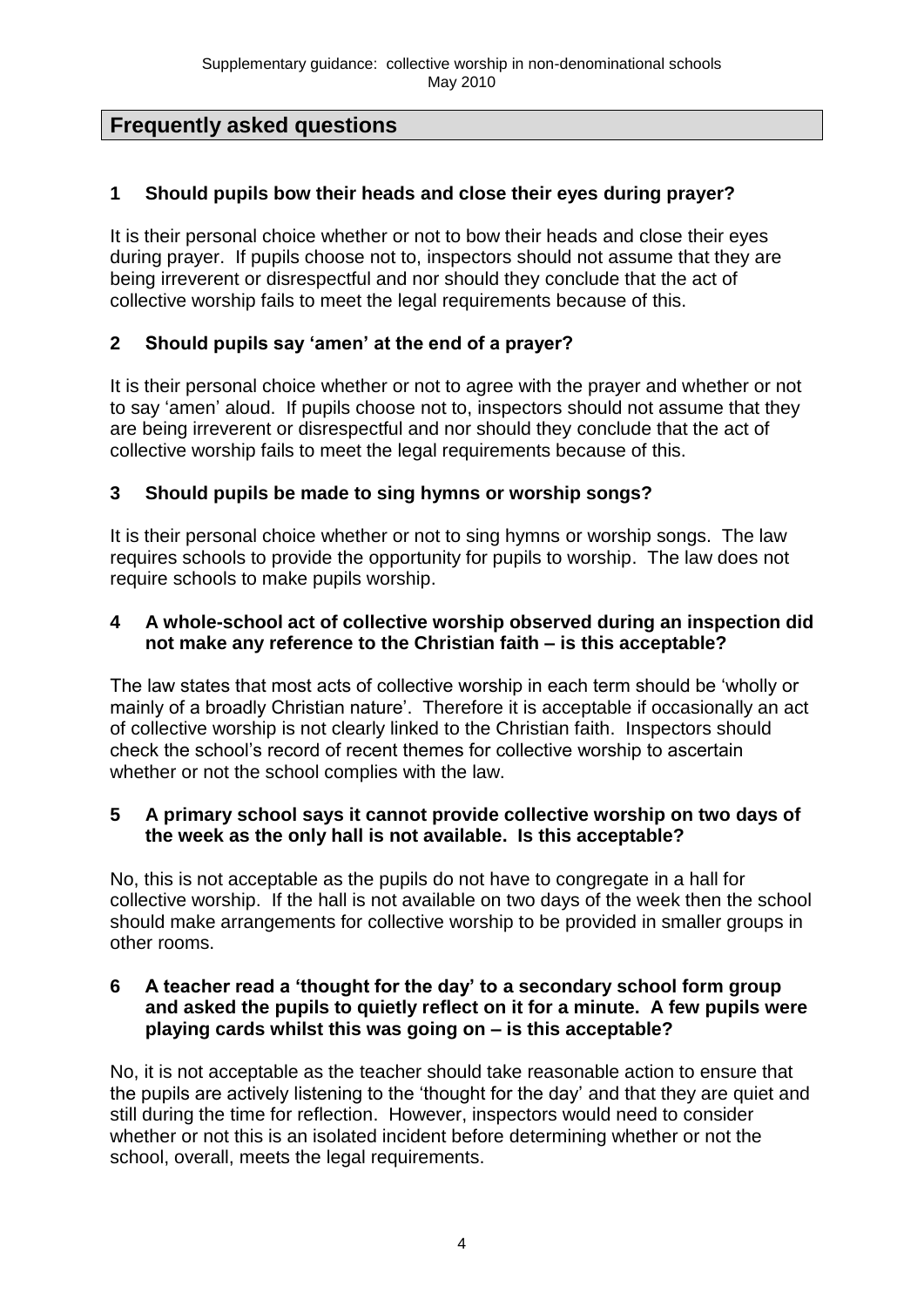## **7 An inspector is unsure whether the collective worship in a secondary school form group meets the legal requirements – what should the judgement be?**

Unless an inspector is confident that the school is not providing pupils with the opportunity to worship then the judgement should be that the school meets the legal requirements.

**8 The teacher of a form group in a secondary school does not agree with collective worship and does not give the pupils an opportunity to worship when they are not in a year or whole-school assembly. Does this mean that the school fails to meet the legal requirements?**

Although teachers have the right to withdraw from collective worship, the school must still provide collective worship for pupils in this class. If the school does not usually make alternative arrangements for this class, then this would lead to a judgement that the school fails to meet the legal requirements.

## **9 During a secondary school inspection, a supply teacher for a form group does not provide pupils with an act of collective worship. Does this mean that the school fails to meet the legal requirements?**

It may not always be possible for schools to provide a daily act of collective worship due to constraints on staff or for other reasons such as the availability of large rooms. Inspectors should therefore consider the provision over the year, not just on the day of the observation. The lack of provision for collective worship on one day should not on its own lead to a judgement that the school fails to meet the legal requirements.

## **10 Do schools have to provide collective worship for sixth-form pupils?**

Schools must provide daily acts of collective worship for sixth-form pupils, but pupils may request to be excused from them. Under the Education and Inspections Bill 2006, sixth-form pupils have the right to excuse themselves from collective worship and schools should ensure that pupils are aware of this. Schools must not assume that sixth-form pupils wish to be excused from collective worship and therefore must have an active request from pupils to opt out. There is no requirement for pupils to put their request in writing, but schools should keep an up-to-date record of requests from pupils. Schools may usefully discuss this with pupils during their induction to the sixth form.

## **11 How can collective worship be 'broadly Christian' in a school that has a high proportion of Muslims?**

The school should take account of the fact that it has a high proportion of Muslims. Those leading collective worship should be sensitive to the range of beliefs held by pupils in the school. Collective worship should give pupils the opportunity to worship without encouraging them to do something that is against the teachings of their religion. For example, times of prayer may be left open-ended for pupils to say their own prayers silently.